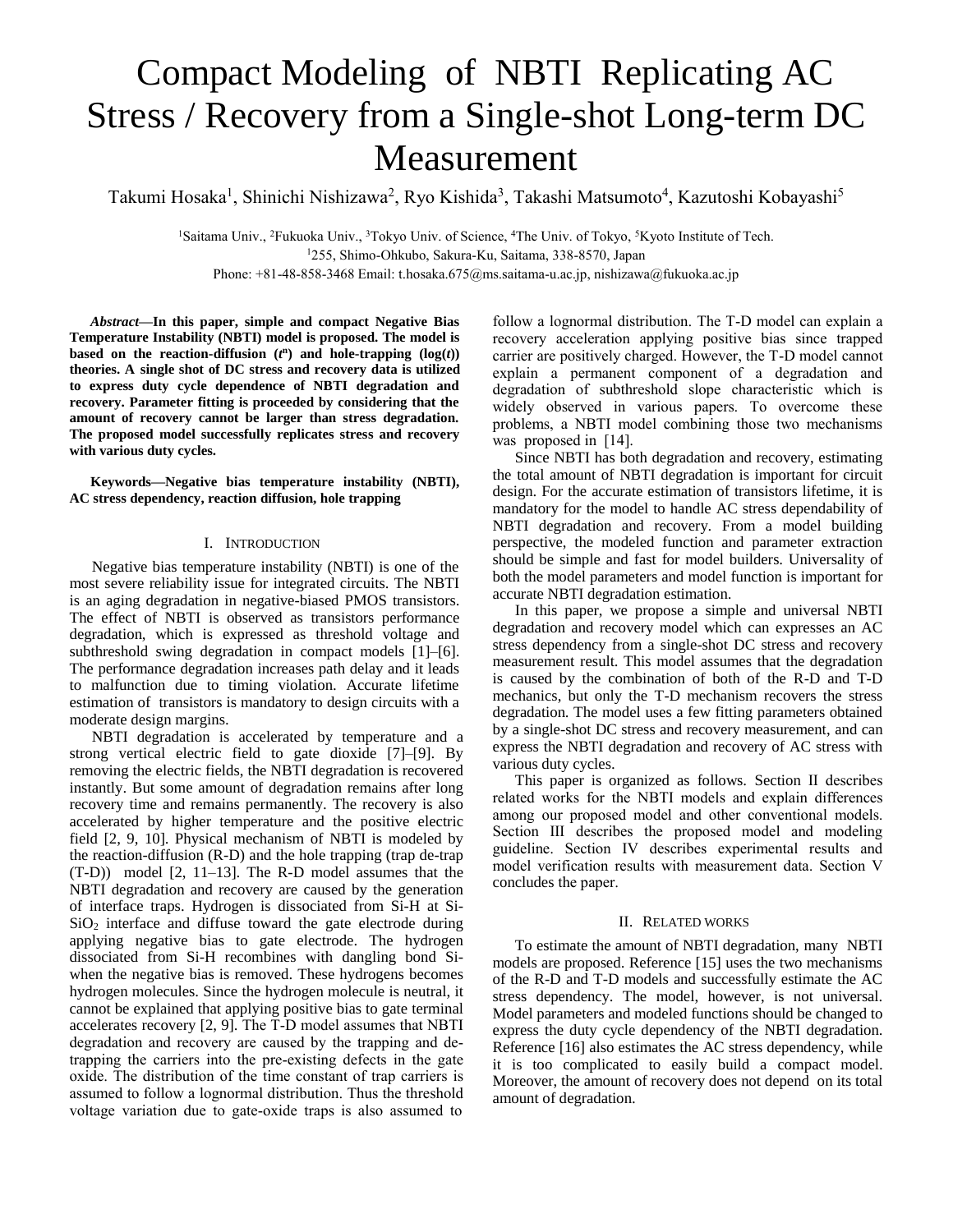

single-shot DC measurement.

Our proposed model can be developed with a simple measurement procedure and a fitting flow. The model in [15] has parameters depending on duty cycle and clock period. In model development, extra time-consuming measurement must be performed to obtain those parameters. Reference [16] uses both the drain-source current and gate injection current to build a compact model. The model-building flow is also complicated and it is difficult to obtain model parameters.

In this work, we proposes an NBTI compact model which can express a duty cycle dependability of the NBTI stress/recovery effect from a single-shot DC stress/recovery measurement. It is possible to obtain model parameters by measuring drain-source current of transistors during a stress phase and the subsequent recovery phase. One key idea is setting the priority in the model fitting process. There are many candidates of the parameters that can replicate measurement data. First parameters to determine a total amount of recovery are extracted. Then the other parameters are extracted. The compact model developed by the proposed flow can express not only a single-phase stress/recovery but also multiple-phase AC stress dependency.

## III. PROPOSED MODEL

The goal of our compact model to express DC/AC measurement results with a unique set of fitting parameters. Furthermore, model developing process should be simple. Fig. 1 shows our modeling methodology. It is built from a singlephase stress-recovery DC measurement that can express AC stress dependency.

In the model, we assume that NBTI degradation is modeled by the combination of the R-D and T-D models. On the contrary, only the logarithm component from the T-D model is considered since the R-D model cannot explain recovery phenomenon.

#### *A. Model function for NBTI degradation and recovery*

Our model assumes the NBTI degradation is caused by the combination of the T-D and R-D models, which are well known candidates to express the NBTI degradation. In the R-D model, the threshold voltage degradation is modeled as an exponential function for time  $(t^n)$ , while in the T-D model, it is modeled as a logarithmic function for time (log(*t*)). In a stress phase, the NBTI degradation is expressed as follows



Fig. 2 Impact of the parameter '*a*' on the NBTI model. It defines the ratio of the exponential component and the logarithmic component. The exponential component must be larger than the logarithmic component in order not to recover extraordinary

$$
\Delta V_{\text{th}} = a t^{1/6} + b \log (1 + c t), \tag{1}
$$

where, *a, b,* and *c* are the fitting parameters, *t* is stress time. Exponent of time is 1/6, which is a well-known value in the R-D model. In the recovery phase only the logarithm component can be recoverable since the R-D model cannot be applied to the recovery phenomenon. The NBTI recovery is expressed as follows

$$
\Delta V_{\text{th,log}} / \Delta V_{\text{th,log\_max}} = \alpha (t_{\text{rec}} / t_{\text{str}})^{\beta}, \tag{2}
$$

where,  $\alpha$ ,  $\beta$  is a fitting parameter,  $t_{\text{rec}}$  is recovery time,  $t_{\text{str}}$  is stress time.

 $\Delta V_{th, \log \max}$  is the total amount of threshold voltage degradation, which is the sum of the accumulated logarithmic components of the NBTI degradation and recovery.  $\Delta V_{th,log}$  is the amount of threshold voltage recovery after the recovery time, which is normalized by the total amount of degradation. The function of the recovery should be exponential since the threshold voltage shift on the recovery phase should not overcome that on the stress phase to prevent recovery undershoot.

Finally, the total amount of threshold voltage shift after one stress and one recovery is described as follows,

$$
\Delta V_{\text{th}} = a t^{1/6} + b \log (1 + c t) + \alpha \Delta V_{\text{th,log\_max}} (t_{\text{rec}} / t_{\text{str}})^{\beta}. (3)
$$

## *B. Model fitting flow*

In this section, we propose a model fitting flow to obtain most appropriable parameters to express NBTI degradation and recovery.

The least square method is widely used for fitting. There are the above five parameters that must be fit from two measurement data on tress and recovery. The problem is that many candidates are available for a set of parameters which can "fit" to data with a small fitting error. Putting some priority to fix those parameters can successfully extracts a set of parameters following duty-cycle dependency of stress and recovery.

In our fitting procedure, we use the assumption that the amount of recovery should be larger than zero. With this assumption, first the parameter '*a'* is extracted in the stress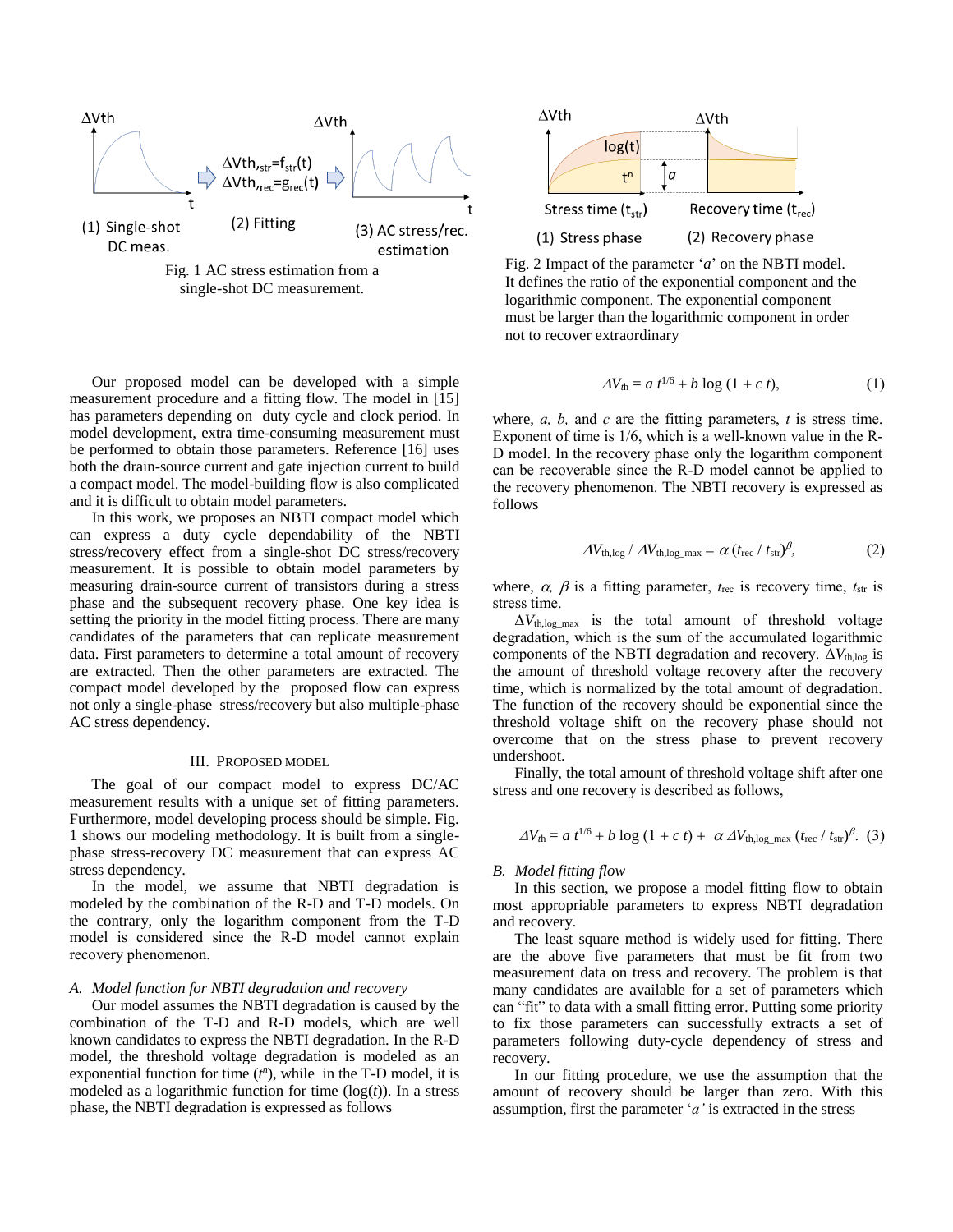

Fig. 3 Two different fitting results for threshold voltage degradation

| Table I Measurement conditions. |                  |                |     |  |
|---------------------------------|------------------|----------------|-----|--|
|                                 | $\rm V_{GS}$ [V] | $V_{DS}$   $V$ |     |  |
| Stress phase                    | $-2.0$           |                | 105 |  |
| Recovery phase                  | 0.0              | 00             | 105 |  |
| Measurement phase               | $-0.55$          |                | 105 |  |

Table Ⅱ residual sum of squares to the fitting method.

|              | RSS(constant stress)  |
|--------------|-----------------------|
| w/o priority | $3.18 \times 10^{-5}$ |
| w/ priority  | $3.41 \times 10^{-5}$ |

phase, which is a maximum value to satisfy the amount of recovery should be positive. Then, the parameters '*b'* and *'c'* are fixed by using the extracted value of '*a*'*.*

Figure 2 shows the impact of the parameter '*a*' in our NBTI model. The parameter '*a*' defines the ratio of the exponential component and the logarithmic component of the NBTI stress. We assume that only the logarithmic component of NBTI stress can be recovered. Thus the amount of the recoverable component is constant. Finally, the other parameters are fit by using Eq. (2) on the recovery phase.

# IV. EXPERIMENTAL RESULTS

In this section, we explain an experimental setup for NBTI stress/recovery measurement and validate our model. The NBTI model is obtained by single shot DC stress/recovery measurement, and verified under the different duty cycled AC stress/recovery measurement.

#### *A. Experimental setup*

We measure the NBTI effects on a 65-nm FDSOI process for model building and verification. We measure the transistors on-current with measure-stress-measure (MSM) method. MSM method applies stress voltage only in the stress condition, and remove the stress during measurement. To prevent recovery at the measurement, we use 1 ms integration time for current measurement.

We measure the degradation of transistors on-current, and convert them into threshold voltage shift using circuit



simulation. We first measure its initial device current, and then measure its current degradation after applying stress voltage and temperature. We apply −0.55 V for gate-source voltage, and −0.10 V for drain-source voltage to prevent the short channel effect.

All the transistors used in this experience are  $W/L = 0.14$  $\mu$ m  $\times$  20 / 60 nm, and are regularly located on a wafer. We probe them individually and measure its on-current using semiconductor analyzer Agilent 4156C. Table I summarizes the measurement conditions.

## *B. Measurement and verification for DC stress/recovery*

We measure the transistors on-current in NBTI DC stress/recovery, and construct NBTI model expressed as eq.(1) and eq.(2). Fig, 3 show the result of two model with difference fitting method. Fig. 3(a) does not use priority in fitting, simply fits the equation to the NBTI degradation. On the other hand, fig. 3(b) uses a priority in fitting. Threshold voltage in fig.3 is normalized its maximum value because of the NDA. Table Ⅱ shows the residual sum of squares (RSS) in each fitting method. Results show both two set of parameters successfully fit to the measured result. However, the ratio of the exponent and logarithm component differs between the two model. Figure 4 shows the result of our model and measurement data in recovery stage. As we assume, all measured data are positive or nearly zero.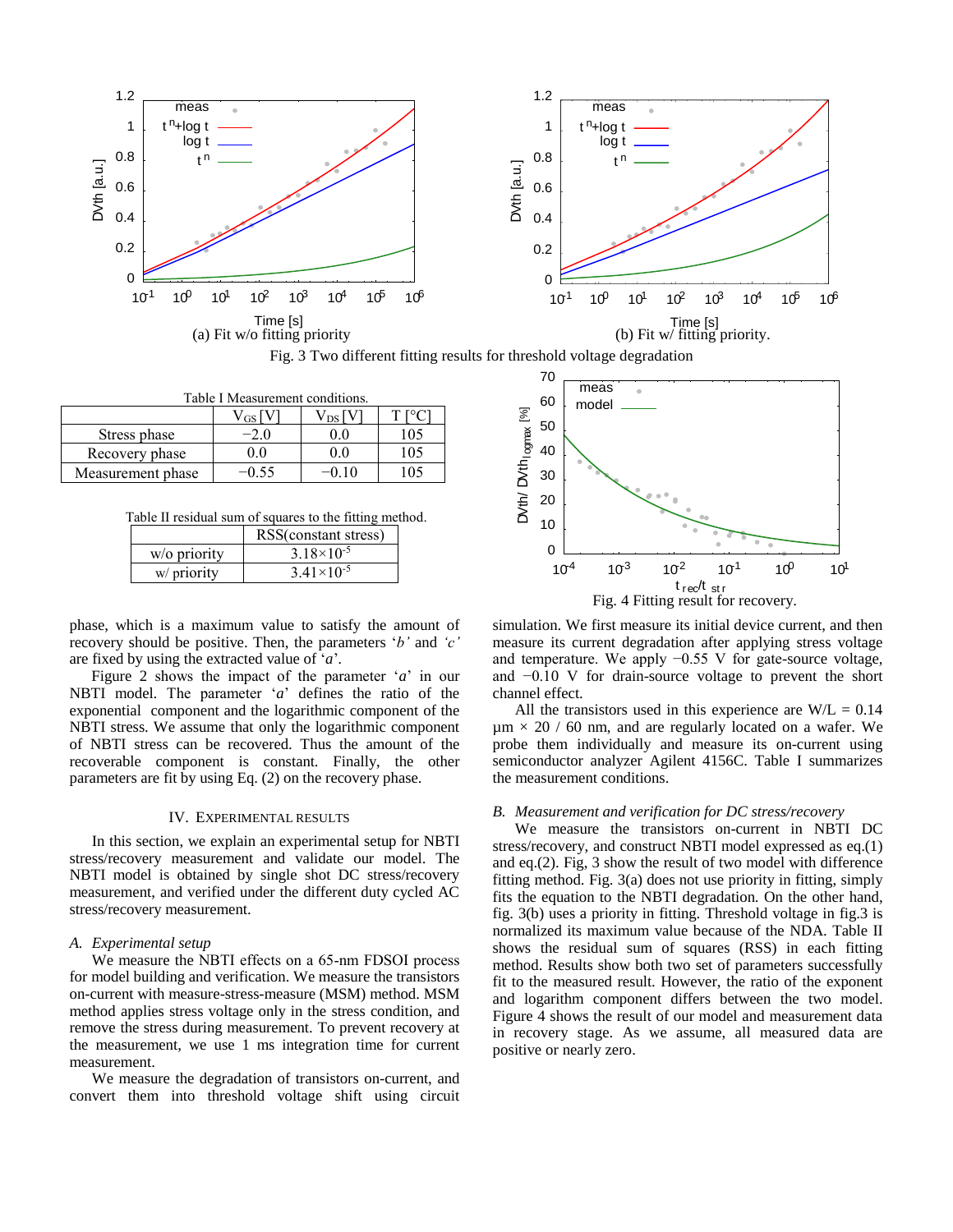

Fig. 5 AC stress results from two model building methods  $(t_{str}/t_{rec} = 700 \text{ s}/70 \text{ s})$ . Model with fitting priority successfully fits to the measurement data.



# *C. Verification results for AC stress/recovery*

The models obtained from the single shot DC stress/recovery measurement are verified by the stress/recovery iteration measurement. Fig. 5(a) shows the measurement results and the model without fitting priority. In this case, the duty ratio is set to 91% ( $t_{str}/t_{rec}=700$  s/70 s). The model without considering fitting priority cannot express the measured duty cycle dependency. Fig. 5(b) shows the measured results and the model considering fitting priority (hereafter called PM). The measurement data is equivalent in Fig. 5(a) and 5(b). In this case, the proposed PM can express tendency of iteration data which is appeared as accumulation of degradation. Similarly, we verify PM with different iteration conditions. Figures 6-8 depict the iteration measurement data for  $t_{str}/t_{rec}=7$ s/7 s, 700 s/700 s, 1260 s/140 s with PM. Since each transistor is suffered from different process variation, some amount of DC bias offset is applied to the model equation. In this case, there are two set of model equations in Figs. 7, 8. Note that the amount of DC bias offset is determined to fit the model equation to the initial degradation, as illustrated in Fig. 9. This DC bias offset is also used to compensate the NBTI variability on each transistor. The proposed PM can express the AC dependability of NBTI from the single shot DC measurement.

Table Ⅲ summarizes the iteration conditions of stress/recovery time, calculated duty ratios and these Root



Mean Square Errors (RMSE). RMSE becomes small by adding the bias voltage. We conclude that the proposed PM have ability to express NBTI degradation and recovery by changing only the DC bias with the fixed other parameters.